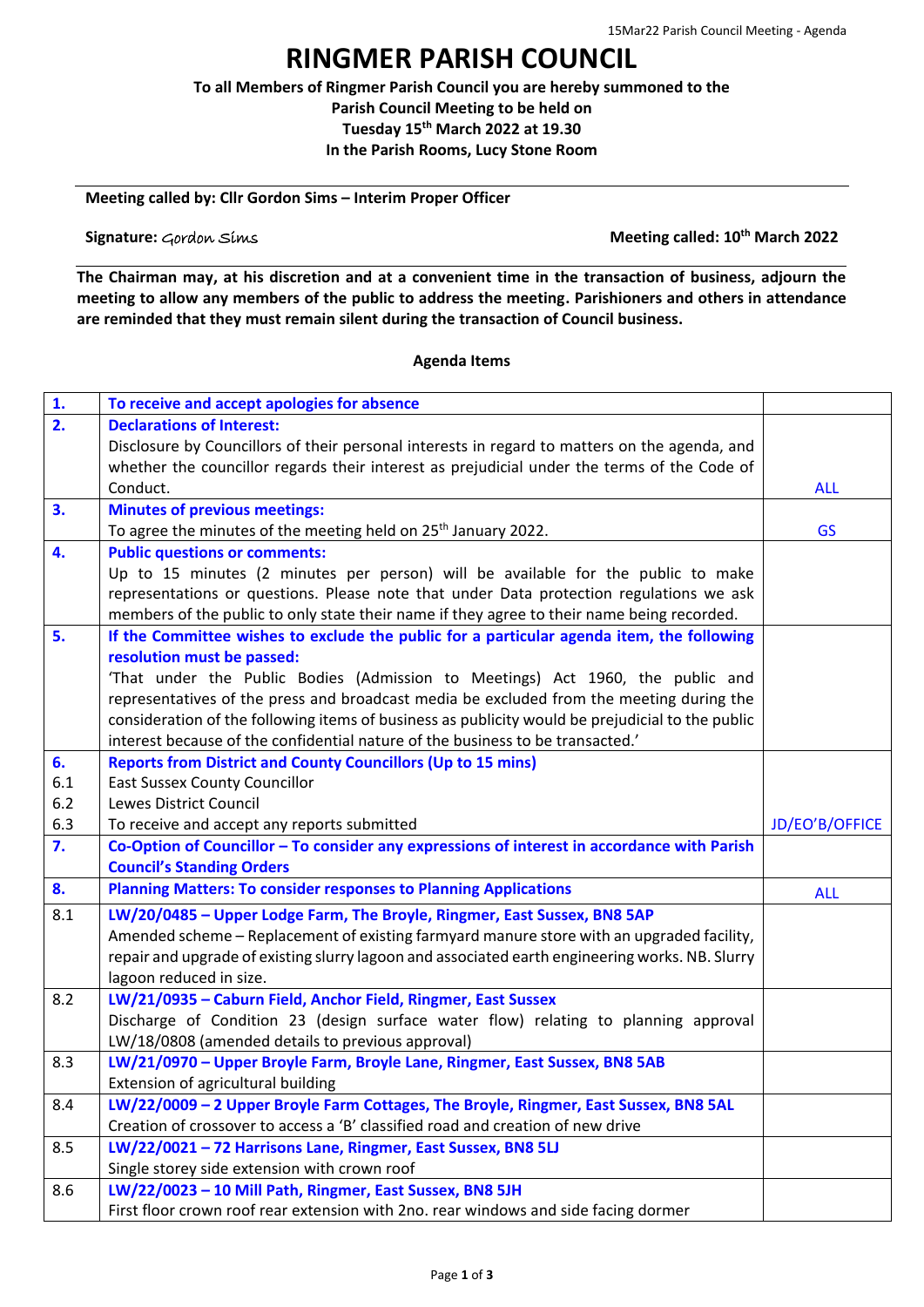$\overline{\phantom{0}}$ 

| 8.7  | LW/22/0024 - 9 Mill Path, Ringmer, East Sussex, BN8 5JH                                          |           |
|------|--------------------------------------------------------------------------------------------------|-----------|
|      | First floor rear extension and side facing segmental dormer and 3no. rooflights on the side      |           |
|      | plane of the roof and 2no. rooflights to front plane of the roof                                 |           |
| 8.8  | LW/22/0030 - 29 Mill Mead, Ringmer, East Sussex, BN8 5JG                                         |           |
|      | Non-material amendment of application LW/21/0517 for the installation of 1no rear dormer         |           |
|      | instead of 2no rear dormers                                                                      |           |
| 8.9  | LW/22/0077 - The Stables, The Holdings, Old Uckfield Road, Ringmer, East Sussex, BN8 5RY         |           |
|      | Single storey rear extension with pitched roof and creation of rear dormer                       |           |
| 8.10 | LW/22/0078 - 31 Harvard Road, Ringmer, East Sussex, BN8 5HH                                      |           |
|      | First floor side extension                                                                       |           |
| 8.11 | LW/22/0104 - Land South of Lewes Road and Laughton Road, Chamberlaines Lane, Ringmer,            |           |
|      | <b>East Sussex</b>                                                                               |           |
|      | Outline planning application with all matters reserves for up to 68 residential units            |           |
| 8.12 | LW/22/0112 - Old Ship, Uckfield Road, Ringmer, East Sussex, BN8 5RP                              |           |
|      | Widening of opening in an existing internal wall                                                 |           |
| 8.13 | LW/22/0161 11 Elphick Road, Ringmer, East Sussex, BN8 5PR                                        |           |
|      |                                                                                                  |           |
|      | Single-storey rear extension                                                                     |           |
| 8.14 | <b>Planning matters: All Decisions</b>                                                           |           |
|      | LW/21/0335 - Red Barn Farm, Harveys Lane, Ringmer, East Sussex, BN8 5AE - Approved               |           |
|      | LW/21/0393 - Broyle Mill Farm, The Broyle, Ringmer, East Sussex, BN8 5AR - Refused               |           |
|      | LW/21/0565 - The Cheyney Field, Lewes Road, Ringmer, East Sussex - Approved                      |           |
|      |                                                                                                  |           |
|      | LW/21/0628 - 48 Ballard Drive, Ringmer, East Sussex, BN8 5NU - Approved                          |           |
|      | LW/21/0757 - Pear Trees, Rushey Green, Ringmer, East Sussex, BN8 5JB - Approved                  |           |
|      | LW/21/0891 - Mays Farm, Norlington Lane, Ringmer, East Sussex, BN8 5SG - Approved                |           |
|      | LW/21/0919 - JWR Tyres, Oak Trees, The Broyle, Ringmer, East Sussex, BN8 6PH - Approved          |           |
|      | LW/21/0955 - 11 Elphick Road, Ringmer, East Sussex, BN8 5PR - Refused                            |           |
|      |                                                                                                  |           |
|      | LW/21/0961 - 3 Peartree Cottages, Lewes Road, Ringmer, East Sussex, BN8 5EU - Approved           |           |
|      | LW/21/0983 - Sunnybrae, Broyle Lane, Ringmer, East Sussex, BN8 5PQ - Approved                    |           |
|      | LW/22/0030 - 29 Mill Mead, Ringmer, East Sussex, BN8 5JG - Approved                              |           |
| 9.   | <b>Governance Matters</b>                                                                        |           |
| 9.1  | Swimming Pool - To receive an update on Pauline Young's (ESCC) response to our expression        |           |
|      | of interest.                                                                                     |           |
| 9.2  | To receive an update on combining the Strategic Plan Working Group (SPWG) and the                |           |
|      | Communications Working Group (CWG).                                                              | <b>SP</b> |
| 9.3  | To receive an update on RPC Assets of Community Value. In discussion Anchor Inn, Fingerpost      |           |
|      | Field, Ringmer Swimming Pool, Anchor Field and Car Park.                                         | <b>GS</b> |
| 10.  | <b>Highways Matters</b>                                                                          |           |
|      | To receive an update.                                                                            | <b>SP</b> |
| 11.  | <b>Open Spaces and related Matters:</b>                                                          |           |
| 11.1 | To receive an update on the Parish Council's Assets Survey and bin audit.                        | OFF/SP    |
| 11.2 | To receive an update on the Bus Shelter at The Cock Inn.                                         | OFF/JK    |
| 11.3 | Skatepark - To receive an update on asking LDC to gift Fingerpost Field.                         | <b>GS</b> |
| 11.4 | Skatepark – To receive an update from the two meetings with Bendcrete ( $21st$ February and      |           |
|      | 7 <sup>th</sup> March 2022).                                                                     | <b>GM</b> |
| 11.5 | Skatepark - To ratify a decision to submit an expression of interest for LDC CIL funding current |           |
|      | round.                                                                                           | <b>GS</b> |
| 11.6 | Village Green Play Area - To receive an update from the on-site meeting with KOMPAN on           |           |
|      | Thursday 26 <sup>th</sup> January 2022.                                                          | <b>GS</b> |
| 11.7 | Grounds Maintenance and "In Bloom" application - to receive an update from meeting held          |           |
|      | on 7 <sup>th</sup> February 2022.                                                                | <b>GM</b> |
| 12.  | <b>Communications Matters:</b>                                                                   |           |
|      |                                                                                                  |           |
| 12.1 | To receive an update on RPC Newsletter                                                           | <b>GS</b> |